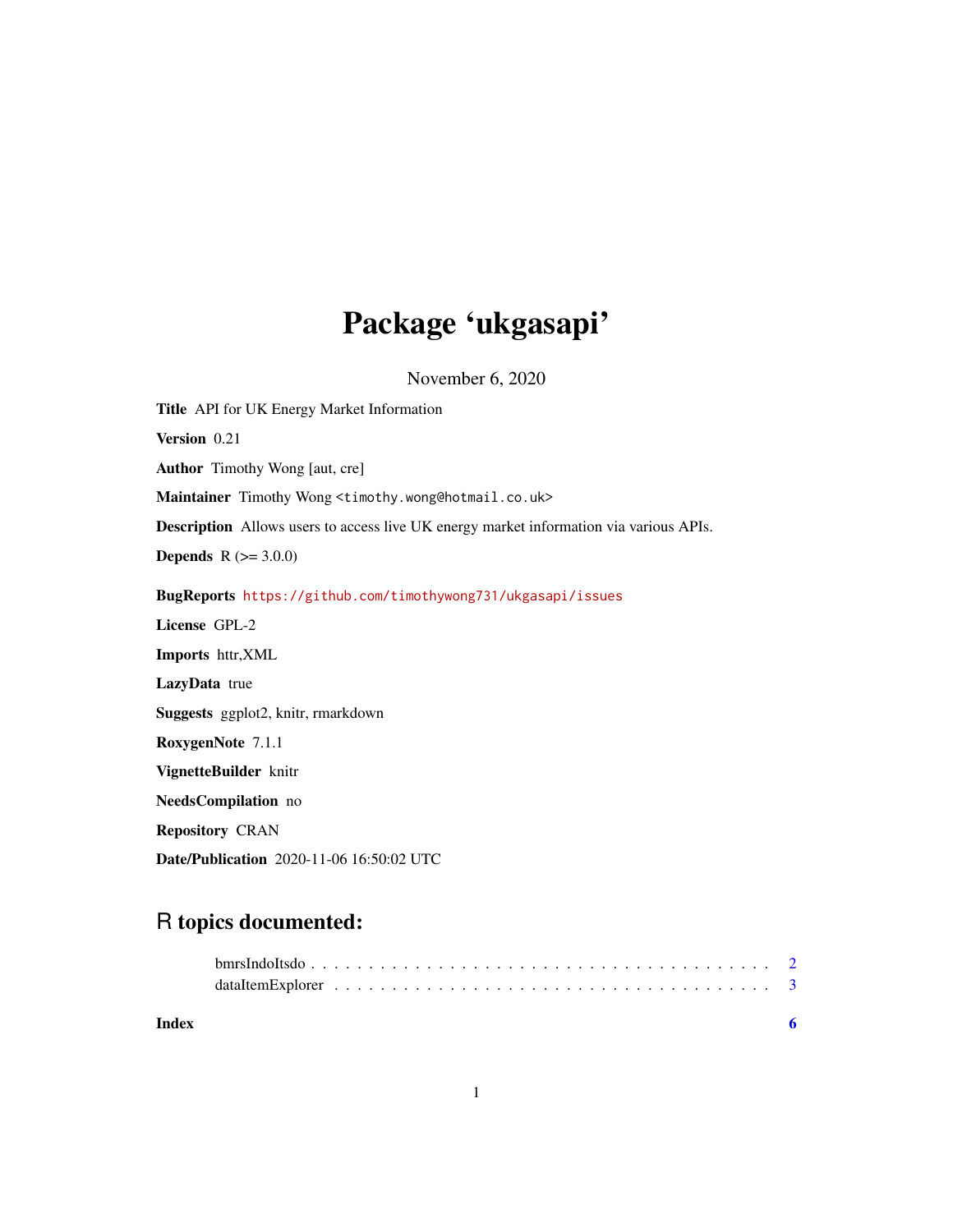<span id="page-1-0"></span>

#### Description

This function connects to the Elexon's BMRS API to retrieve Initial Demand Outturn (INDO) and Initial Transmission System Demand Out-Turn (ITSDO) data. Internet connection must be available.

#### Usage

```
bmrsIndoItsdo(
  fromdate,
  todate,
  apikey,
  batchsize = 60,
  apiurl = "https://api.bmreports.com/BMRS/INDOITSDO/v1"
)
```
#### Arguments

| fromdate  | A character object specifying the start date. Date is inclusive.                                                                                                              |
|-----------|-------------------------------------------------------------------------------------------------------------------------------------------------------------------------------|
| todate    | A character object specifying the end date. Date is inclusive.                                                                                                                |
| apikey    | A character object specifying the API key. This is also known as scripting key<br>on Elexon's website.                                                                        |
| batchsize | An interger value indicating the batch size of each API call. (Number of days<br>included in one call)                                                                        |
| apiurl    | A character object which points to the BMRS INDO/ITSDO API. Under most<br>circumstances users do not have to change this. Default to 'https://api.bmreports.com/BMRS/INDOITSD |

#### Details

The function submits a request to the API. The response is in CSV format which function will parse internally and returns a R dataframe object. The data returned by this API is identical to the data displayed on BMRS dashboard <https://www.bmreports.com/bmrs/?q=demand/initialdemandoutturn>.

#### Value

A dataframe object containing API response data.

#### Author(s)

Timothy Wong, <timothy.wong@hotmail.co.uk>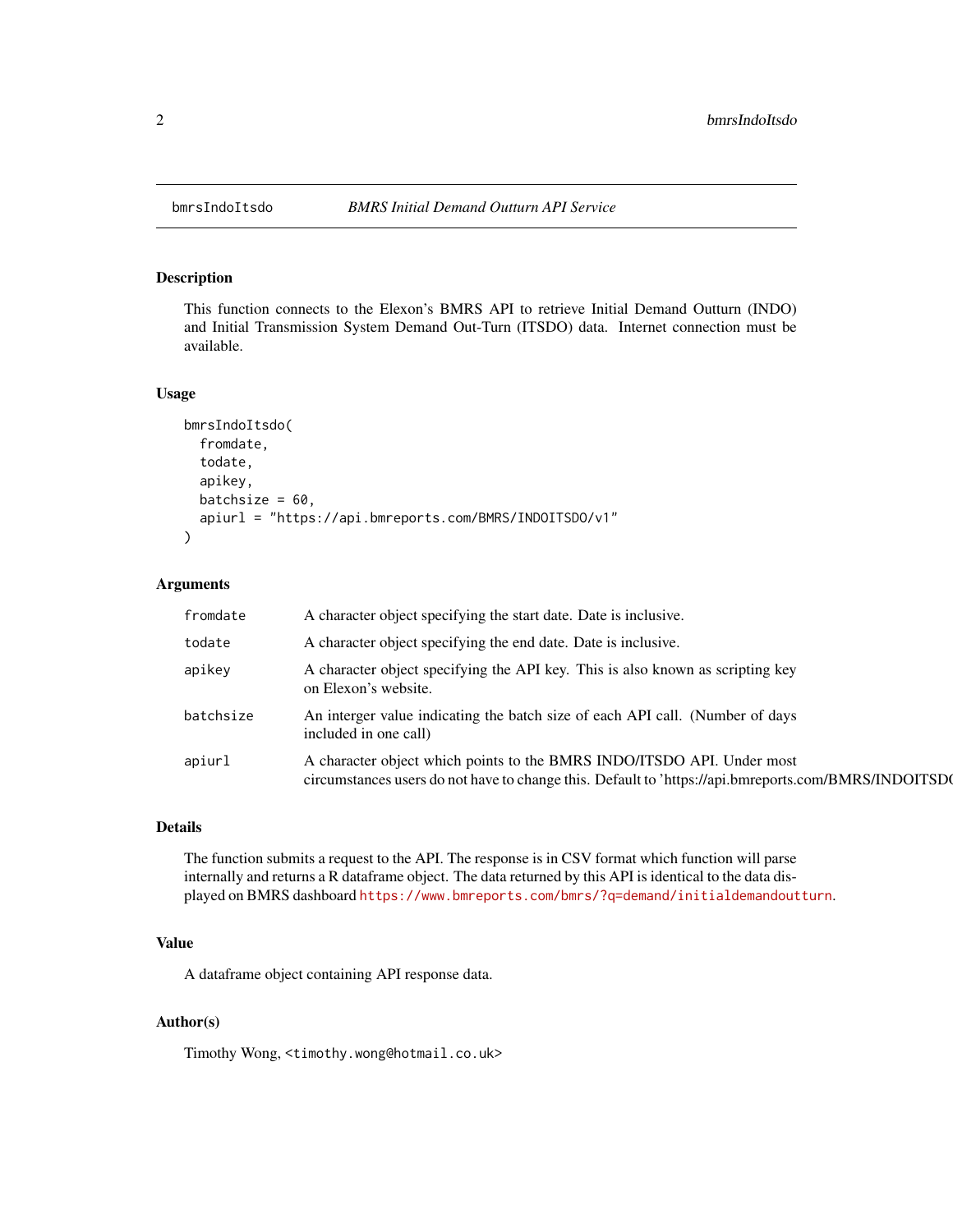#### <span id="page-2-0"></span>dataItemExplorer 3

#### References

- BMRS API and Data Push User Guide https://www.elexon.co.uk/documents/training-guidance/bsc-guidance-notes/bmrs-api-and-data-push
- Scripting Guide <https://www.elexonportal.co.uk/scripting>
- Initial Demand Outturn (INDO) <https://www.bmreports.com/bmrs/?q=help/glossary#INDO>
- Initial Transmission System Demand Out-Turn (ITSDO) <https://www.bmreports.com/bmrs/?q=help/glossary#ITSDO>

#### Examples

```
## Not run:
# Invoke the API (requires internet connection at this step)
response <- bmrsIndoItsdo(fromdate = "2020-01-01",
                          todate = "2020-01-10",apikey = "your api key goes here")
# Visualise the results on a chart
library(ggplot2)
ggplot(response, aes(x=publishtime, y=value,colour=recordtype)) +
 geom_line()
```
## End(Not run)

dataItemExplorer *Data Item Explorer API*

#### **Description**

This function connects to the UK National Grid's API for Data Item Explorer, which is a major data source for gas-related information. Internet connection must be available.

#### Usage

```
dataItemExplorer(
  dataitems,
  fromdate,
  todate,
  datetype = "gasday",
  latestflag = "Y",applicableforflag = "Y",
 batchsize = -1,
  apiurl = paste0("https://marketinformation.natgrid.co.uk/",
    "MIPIws-public/public/publicwebservice.asmx")
)
```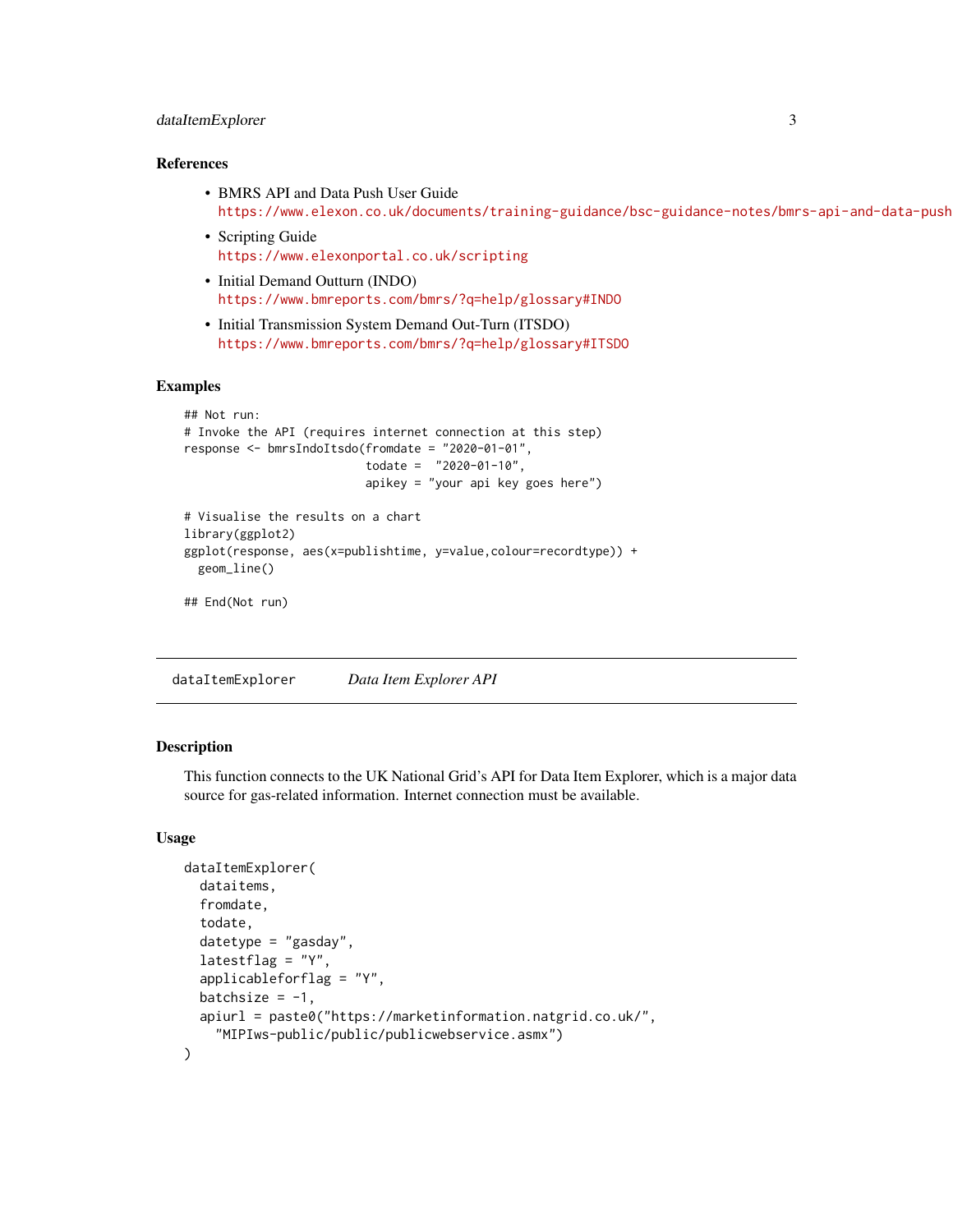#### Arguments

| dataitems         | A vector of characters containing data items to enquire via API.                                                                                                                                                                |
|-------------------|---------------------------------------------------------------------------------------------------------------------------------------------------------------------------------------------------------------------------------|
| fromdate          | A character object specifying the start date. Date is inclusive.                                                                                                                                                                |
| todate            | A character object specifying the end date. Date is inclusive.                                                                                                                                                                  |
| datetype          | A character object specifying the data type. Defaults to gasday                                                                                                                                                                 |
| latestflag        | A character object with length of one to specify whether to extract the latest<br>data. This can either be Y or N. Defaults to Y.                                                                                               |
| applicableforflag |                                                                                                                                                                                                                                 |
|                   | A character object with length of one to specify whether dates specified are<br>'applicable for' or 'applicable on'. This can either be Y or N where Y indicates<br>'applicable for'. Defaults to Y.                            |
| batchsize         | An interger value indicating the batch size of each API call. To invoke a single<br>API call, use zero or negative values.                                                                                                      |
| apiurl            | A character object which points to National Grid's SOAP API. Under most cir-<br>cumstances users do not have to change this. Default to 'http://marketinformation.natgrid.co.uk/MIPIws-<br>public/public/publicwebservice.asmx' |

#### Details

The function submits a request to the API using XML over SOAP protocol. The response is in XML format which function will parse internally and returns a R dataframe object.

#### Value

A dataframe object containing API response data.

#### Author(s)

Timothy Wong, <timothy.wong@hotmail.co.uk>

#### References

- Graphical User Interface for Data Item Explorer <https://mip-prd-web.azurewebsites.net/DataItemExplorer>
- API specification [https://marketinformation.natgrid.co.uk/MIPIws-public/public/publicwebservi](https://marketinformation.natgrid.co.uk/MIPIws-public/public/publicwebservice.asmx?op=GetPublicationDataWM)ce. [asmx?op=GetPublicationDataWM](https://marketinformation.natgrid.co.uk/MIPIws-public/public/publicwebservice.asmx?op=GetPublicationDataWM)

#### Examples

```
## Not run:
# Specify the data item(s) to enquire from API
dataitems <- c("Storage Injection, Actual",
               "Storage Withdrawal, Actual")
```

```
# Invoke the API (requires internet connection at this step)
response <- dataItemExplorer(dataitems,
```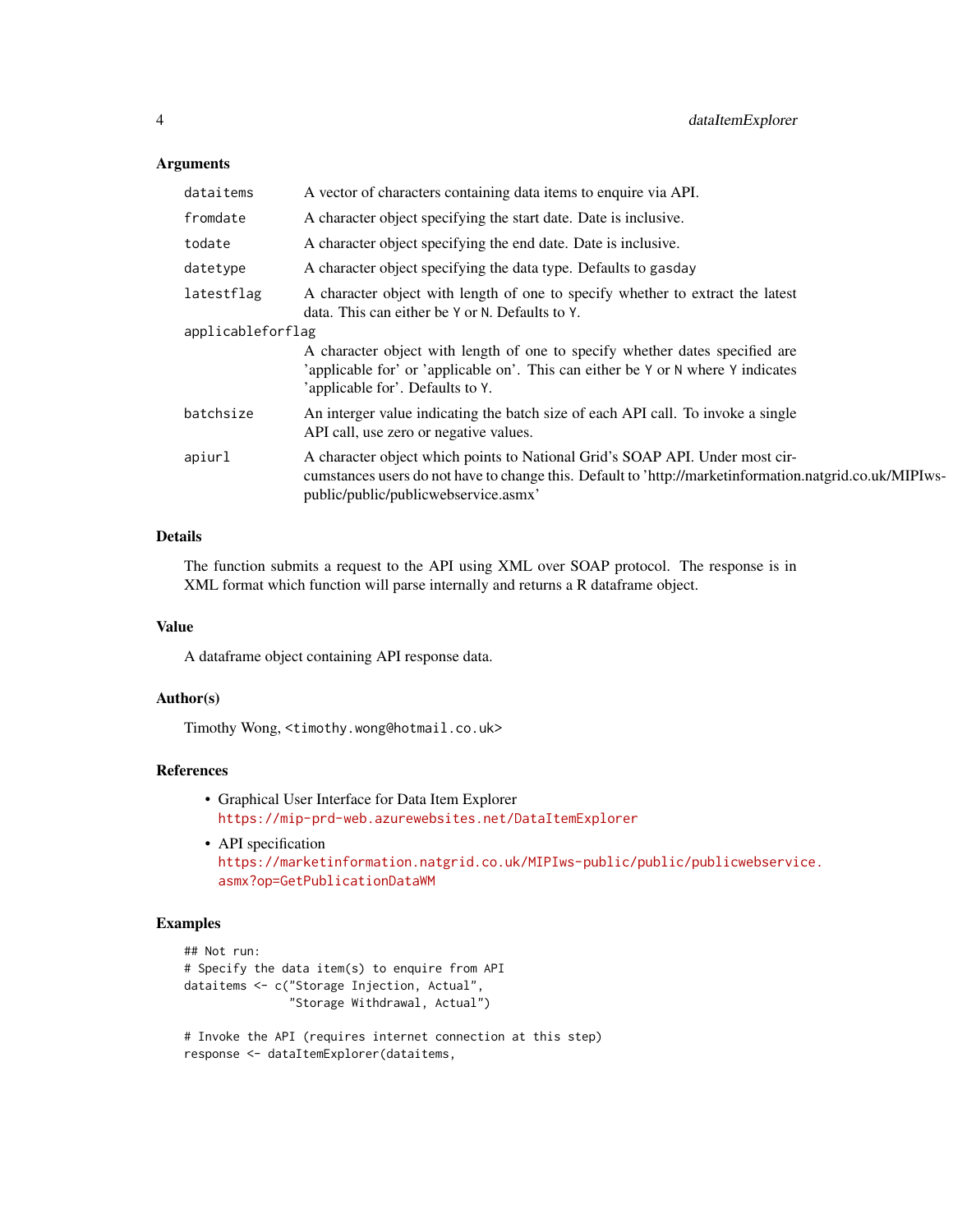#### dataItemExplorer 5

```
fromdate = "2020-01-01",
todate="2020-01-31")
```

```
# Visualise the results on a chart
library(ggplot2)
ggplot(response,aes(x=ApplicableFor,y=Value,colour=PublicationObjectName)) +
geom_line()
```
## End(Not run)